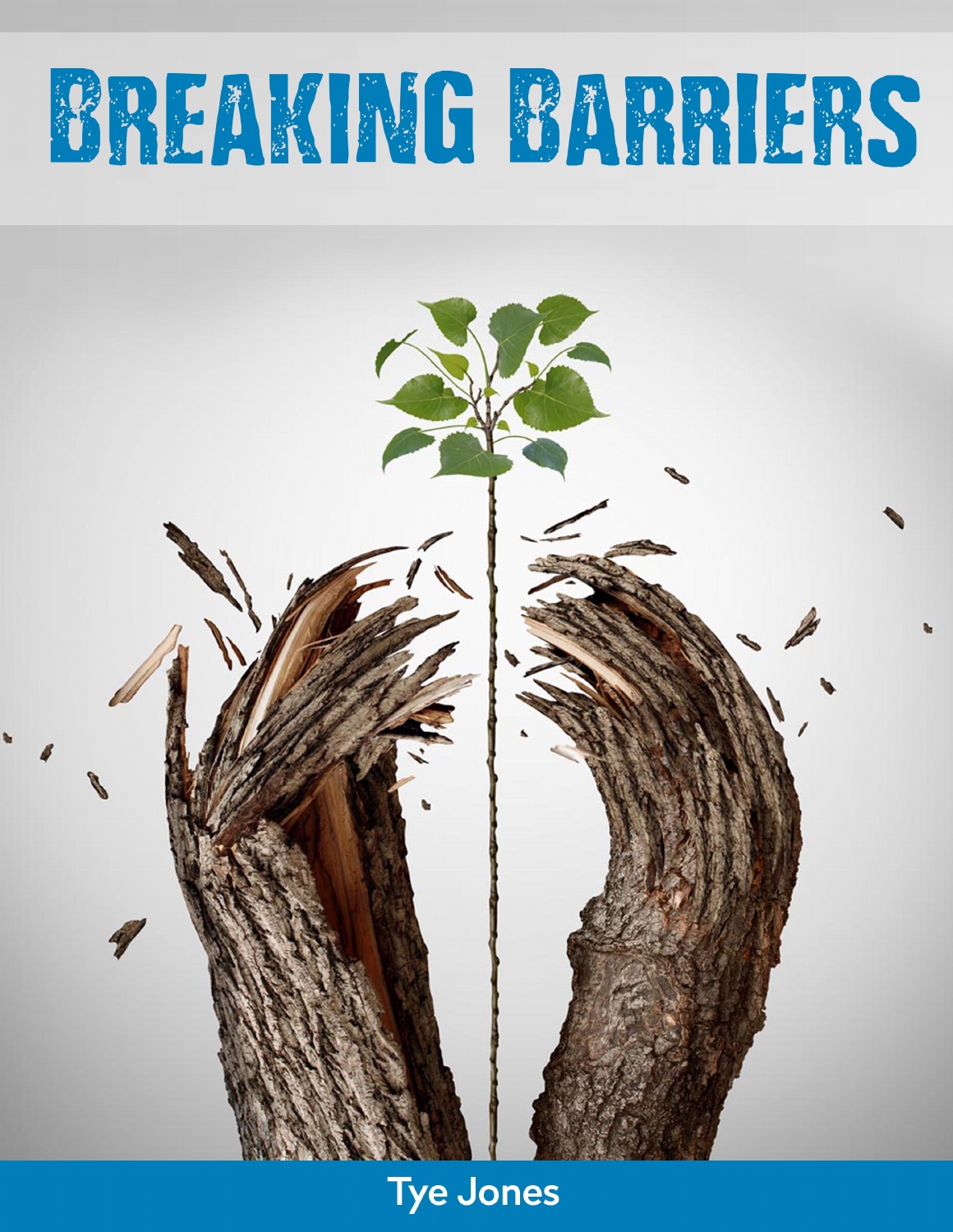## **CONTENTS**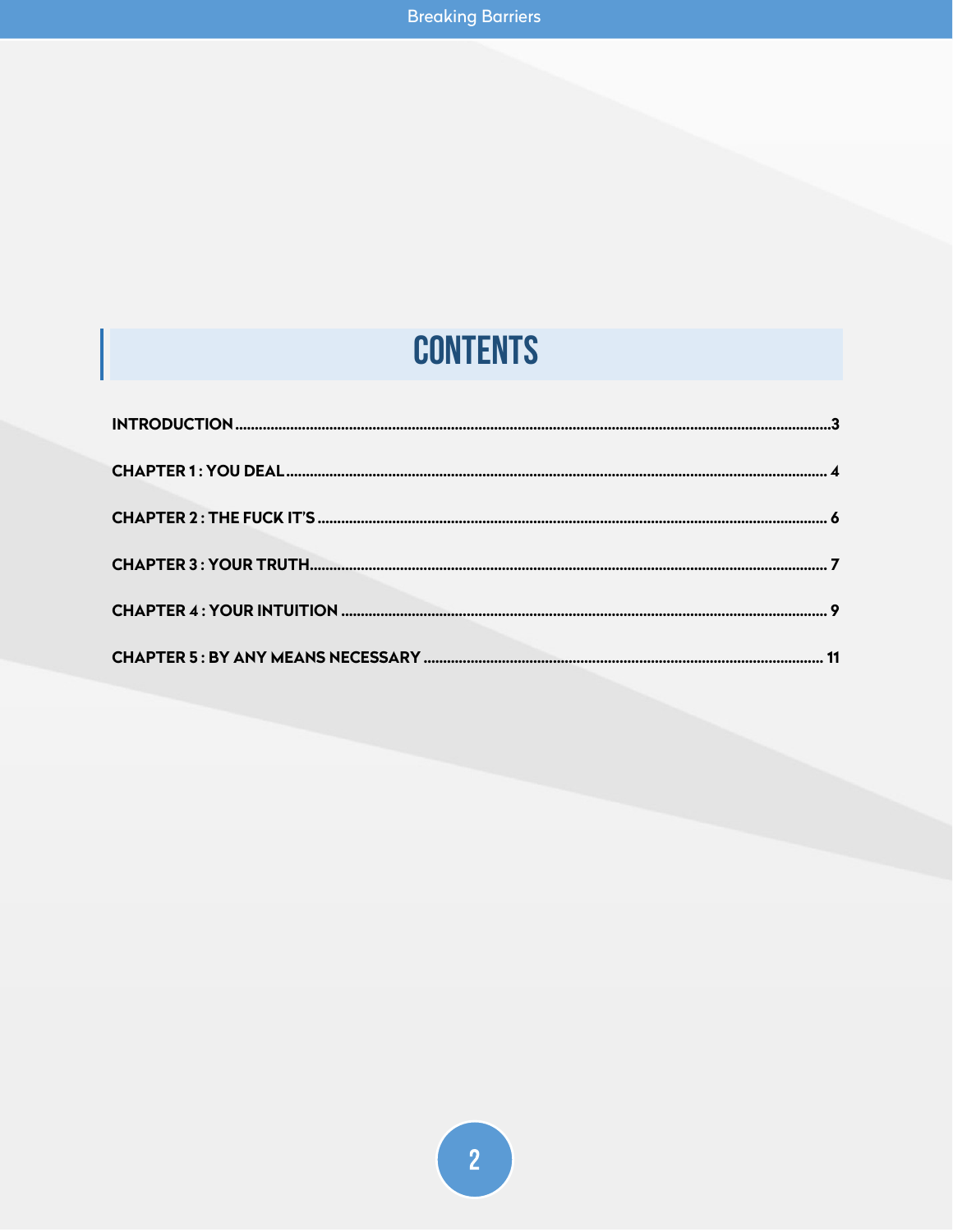## **Introduction**

<span id="page-2-0"></span>The purpose of this book is to reflect. Life can be daunting on a daily basis. In my memoir, I dived into key elements of my life so you could take a journey with me, and to understand, Tye Jones. Now, I want to help my readers, future clients, and listeners, during my speeches on breaking barriers.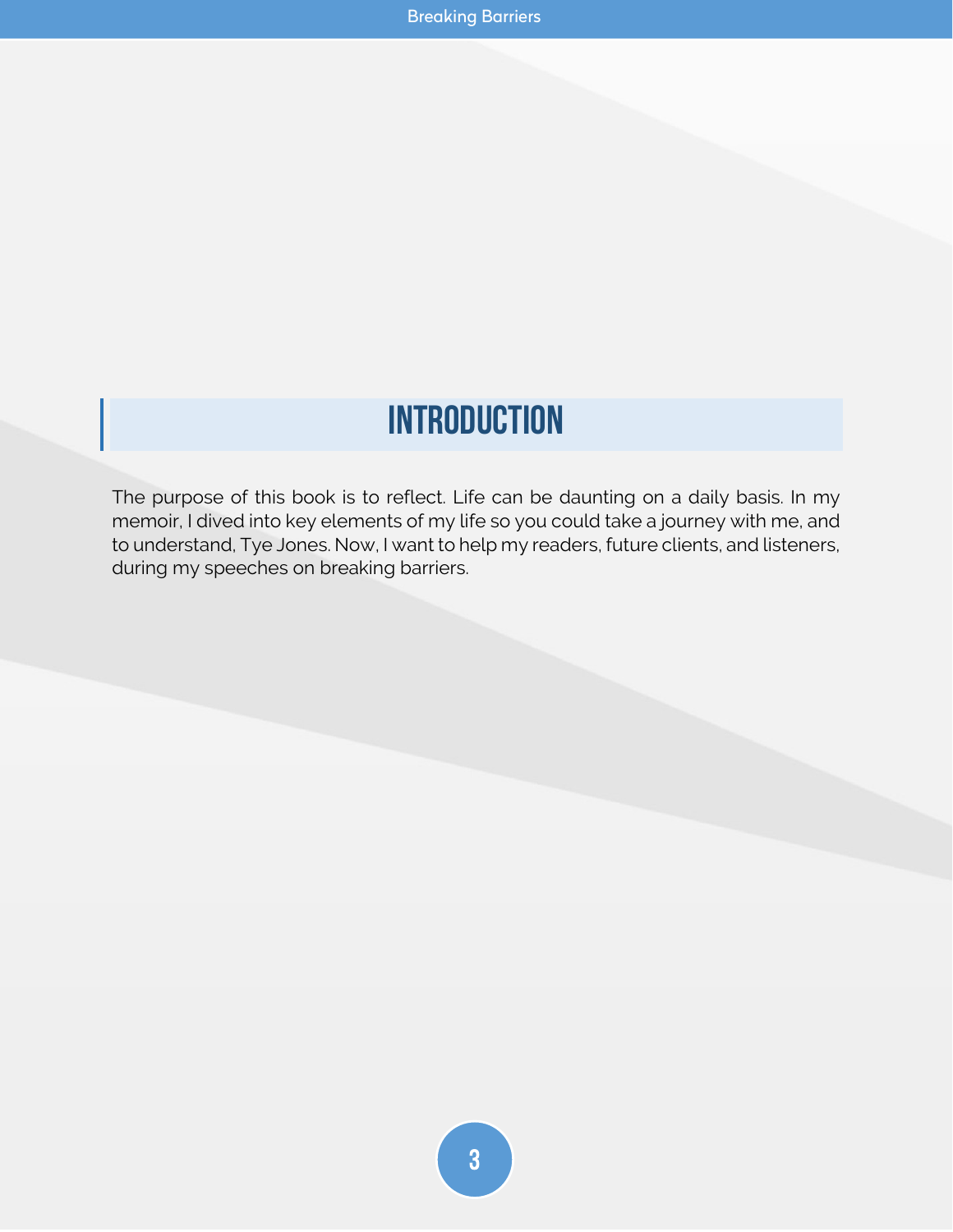### **Chapter 1: YOU DEAL**

<span id="page-3-0"></span>et's take a minute and inhale life and exhale the process of how you tend to deal. How do you deal? …with your job? …with your family? …with your kids? …with your friends? …with your mate? You go through it and you make the choice to et's take a minute and inhale life and exhale the process of how you tend to<br>deal. How do you deal? ...with your job? ...with your family? ...with your kids? ...with<br>your friends? ...with your mate? You go through it and y through stages and here is how it went:

Stage 1. Ideas and instruction.

During this stage, I asked a lot of people for their opinion and feedback. I wasn't sure if I was doing the right thing or was even making the right choice for that matter.

Stage 2. How do you deal with balancing your creative mind and your job?

You leap out on faith and the rest will fall into place. The most amazing part was once I began to write, I couldn't stop. Every break I came across, I locked into my mental journey and I wrote. Not to mention, once my daughter was taken care of and off to bed, writing consumed my mind well off into the wee hours of the night.

#### Stage 3. The finished product.

At the phase of completion, how do you deal with family and friends? The few that read it, enjoyed the rough draft and provided their feedback. Most were positive, and of course, some were negative. (Writers: When dealing with family, receiving feedback from those who love you, can often times cause collision). Even if the feedback is coming from the best intentions, it may not be conducive to your journey. The best advice I can give, would be for you to seek and receive assistance from some like-minded individuals. Let me recant for a moment…if you have fellow authors, or whatever dream you are seeking in your family, ask them. If you do not, they may mean well, but they cannot relate. Well, well, well…How to deal with you mate? Good, bad, or indifferent, their approval is the most validated. Everyone you are close to will support. The person that has your heart, your mate, the push, the battery that usually supersedes everyone, comes from them.

I challenge my writers, artists, and every day dreamers, to DEAL. Even at this stage in my life, I have to often remind myself to seek support with helping me deal. Every motivator needs motivating at times. Accepting the challenge of dealing with yourself, will not come easy. To be very candid with you, I am dealing with myself more than ever these days. There are things that I may have done or said in my past, that have now come full circle. So, now I have to deal with it and be accountable. I will also note, it does not feel good at all. Readers, this is one of the most uncomfortable things I've ever dealt with in my life.

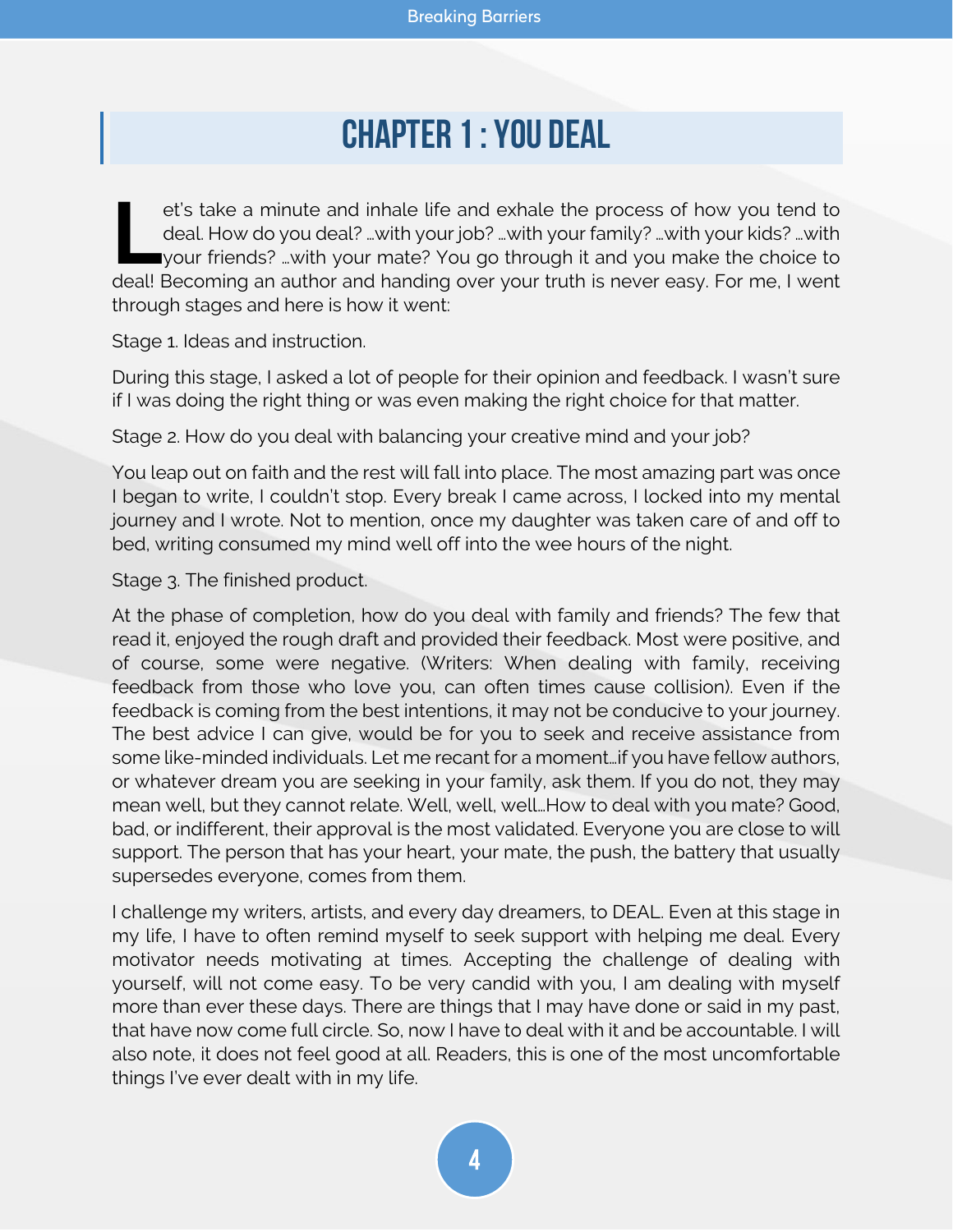However, is it necessary? ABSOLUTELY. Now, you can relate as it is happening. Lastly, the discomfort that comes with the process is growth. This "Chocolate girl from the BX", as I so confidently call myself, strides on that track every day.

Dealing is not something you set a goal for, achieve, and move on. Dealing is something that shifts different outcomes. So, before you make any rash decisions dealing with the source (you), clear your mindset and prepare your energy for nonregrettable outcomes.

Here is my last point on dealing: Recently, I was seeking advice instead of dealing. I sat still for a few days, as I was undecided. Then I began seeking advice again. During that time, it happened for me. I dealt with the situation and handled my choice as it best fitted me. Readers, here is something really funny that I know you can relate to. By the time we seek advice, we already genuinely know the decision we want to make. We just want someone to draw that same conclusion. One of two things happen: 1. The person may relate and/or have an understanding to support your feelings. 2. You can end up more confused than you were before the advice you sought after.

In conclusion, choose to deal…or life will eventually deal with you!

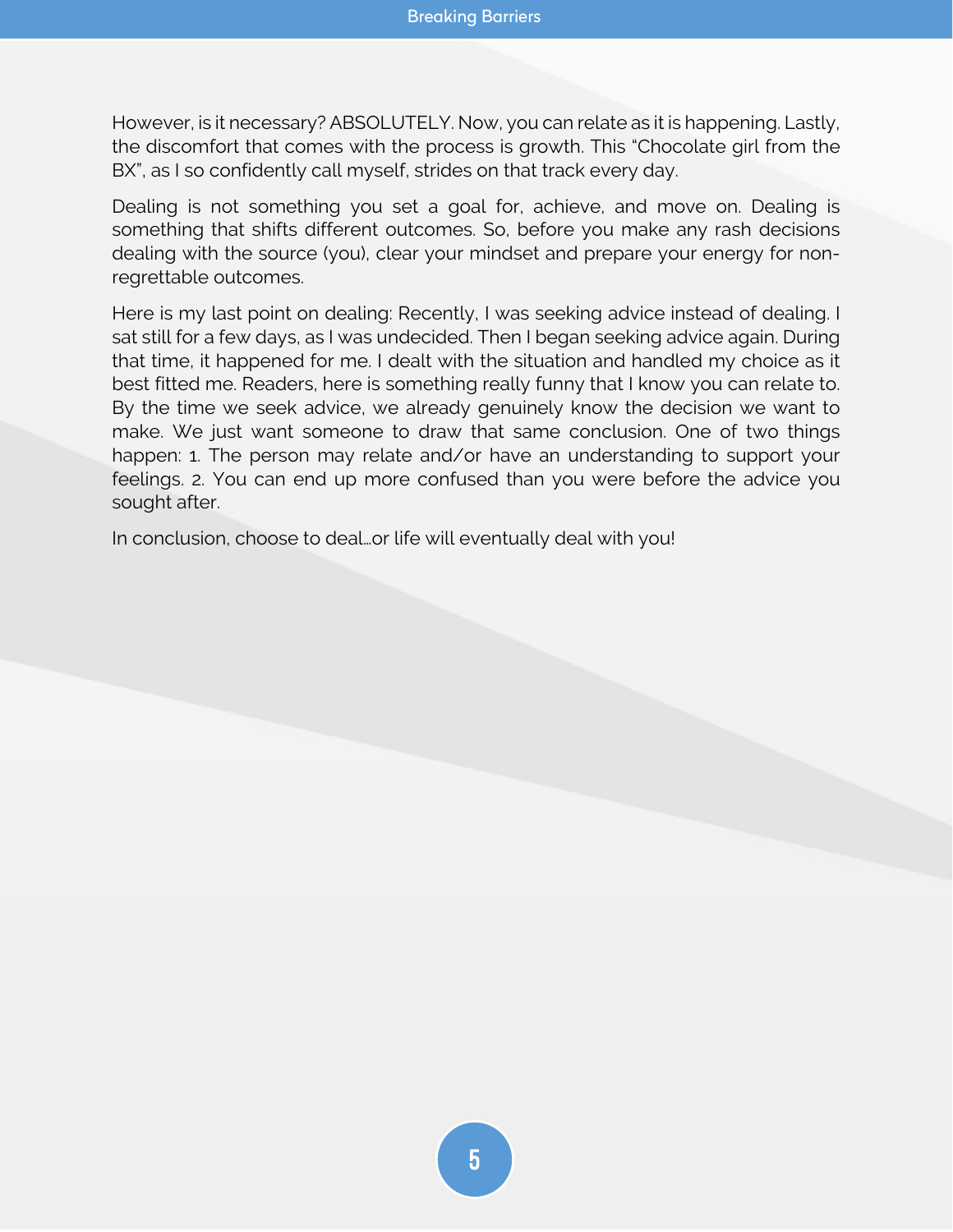## **Chapter 2: THE FUCK IT'S**

<span id="page-5-0"></span>The fuck it's is a phase in one's life. You may use a different term or another form of lingo. It's a point where you just don't give a fuck. Yes, I know that may come off strong and may offend some. This eBook will be one of two things for you: 1. The reason you began to be honest and candid about your life. 2. Cause you to close out of this book and decide it may not be for you.

Now that we have that out of the way, back to business. The fuck its happen to different people at different times. For some, it happens at a young age. They have been teased all of their life and finally got to a point where they love themselves more than the hate. They then say "Man, fuck this! The power of my confidence belongs to me." For others, it has always been in them. They may be loving, giving, reliable and loyal. However, don't cross them! If you do, that will be it. They will shut down and say 'fuck it'. Then, there are those who are selfish and never keep anyone but themselves at bay. They say fuck everyone, everything, or any outcome that doesn't benefit them. There are also those where they finish high school, begin life independently, and say 'I am going to achieve my goals no matter my hardship. Fuck this.' Then, there are the 30 plus almost 40, that say 'Fuck this. I have been on that hamster wheel long enough. Things are going to change now!' My family and friends that are 40 plus heading towards 50, who have become so seasoned with life through trial and error, always ask me "Why are you letting so many things affect you? This is your life, your dreams, your aspirations, your outcomes. Fuck it." Then, there is my mother's age 70 plus. They believe feeling any other way than 'fuck it', is so unnecessary.

I believe, and I quote 'I believe we all have it in us. However, once that confidence level comes into play and you know who you are. Fuck it, fuck that, fuck them, fuck looking back all comes into play.'

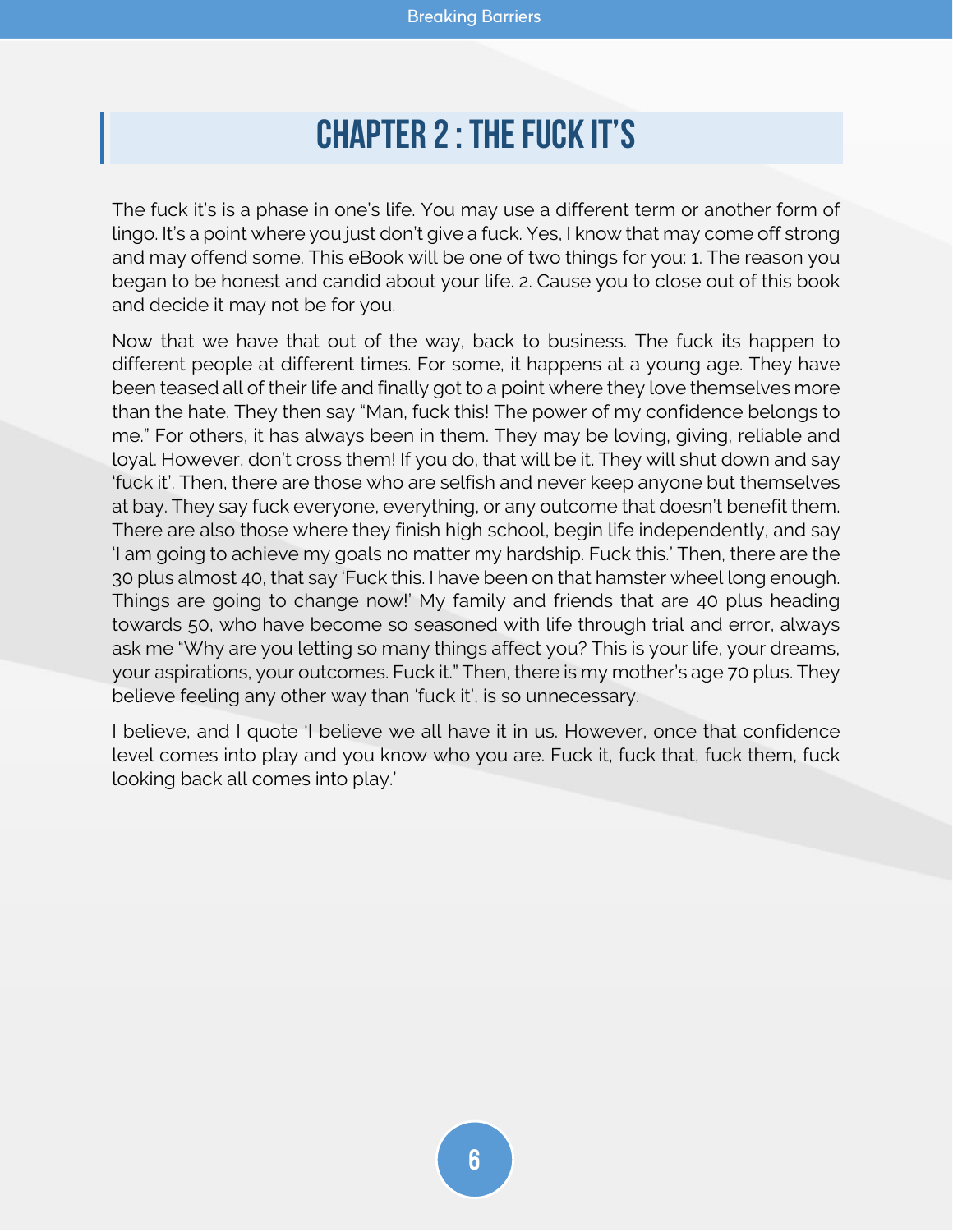## **Chapter 3: YOUR TRUTH**

<span id="page-6-0"></span>What exactly does it mean to live in your truth? Your truth is the journey you embark on every day. However, the question is; Are you living in your truth?

Your truth deals with you typically when you are alone. Whether you are home, driving in your car, sitting on the train, at lunch while working, and finally, when you are drinking. You know what the truth really is about yourself. Yet, many of us (including myself at times) try to act like we really do not have a clue.

So, here is the upside of knowing your truth. It repeats itself until you acknowledge it. You will find yourself in similar situations, repeated conversations, watching things on the television that trigger your thoughts, and (if you are a parent) your children will show you the very things you are trying to hide.

Before I go any further, while you are reading this, ask yourself these questions: Am I hitting any of the things you know every day, yet do nothing about? Am I talking about topics you never considered to be a portion of things you never realized played a major part in your life and outcomes? If so, let's continue. If not, close out. If I can guess I put my finger on it 'ah ha', I just may be on to something.

Let's dive right back to it. LET ME BE VERY CLEAR WITH YOU! I do not care what walks of life you are in or what your financial class you come from. Everyone gets dealt with.

If you are trying to be in the streets, be it dealing drugs, scamming, or stealing, and you know you are perpetrating a fraud, you know the truth. If you are at a point in your life where you realize the streets are no longer suitable for you and it is time to get your life on a more different path, your truth has dealt with you.

If you are in a terrible job or rather a job you are not fond of but you do it for the money. Your truth deals with you every day. You are never in a good mood, your attitude reflects your unhappiness and the people around you can tell. Your truth can not be concealed, the truth seeps through every chance it gets.

If you are in a relationship, and (YOU) not what any one tells you may not be good for you, or you keep trying to convince yourself that the chemistry is there when you know it is over. Your truth tells you and reminds you of it every day. Yes I know, this one is touchy. However, I talk it because I lived it. On the flip side to your truth reflecting, is when it is not working. Truth also reflects what is best for you. NO MATTER what it looks like from the outside, if YOU still want it, then that is exactly what you do. By all means stick with it. When the time comes again, your truth will shift you and it will be done.

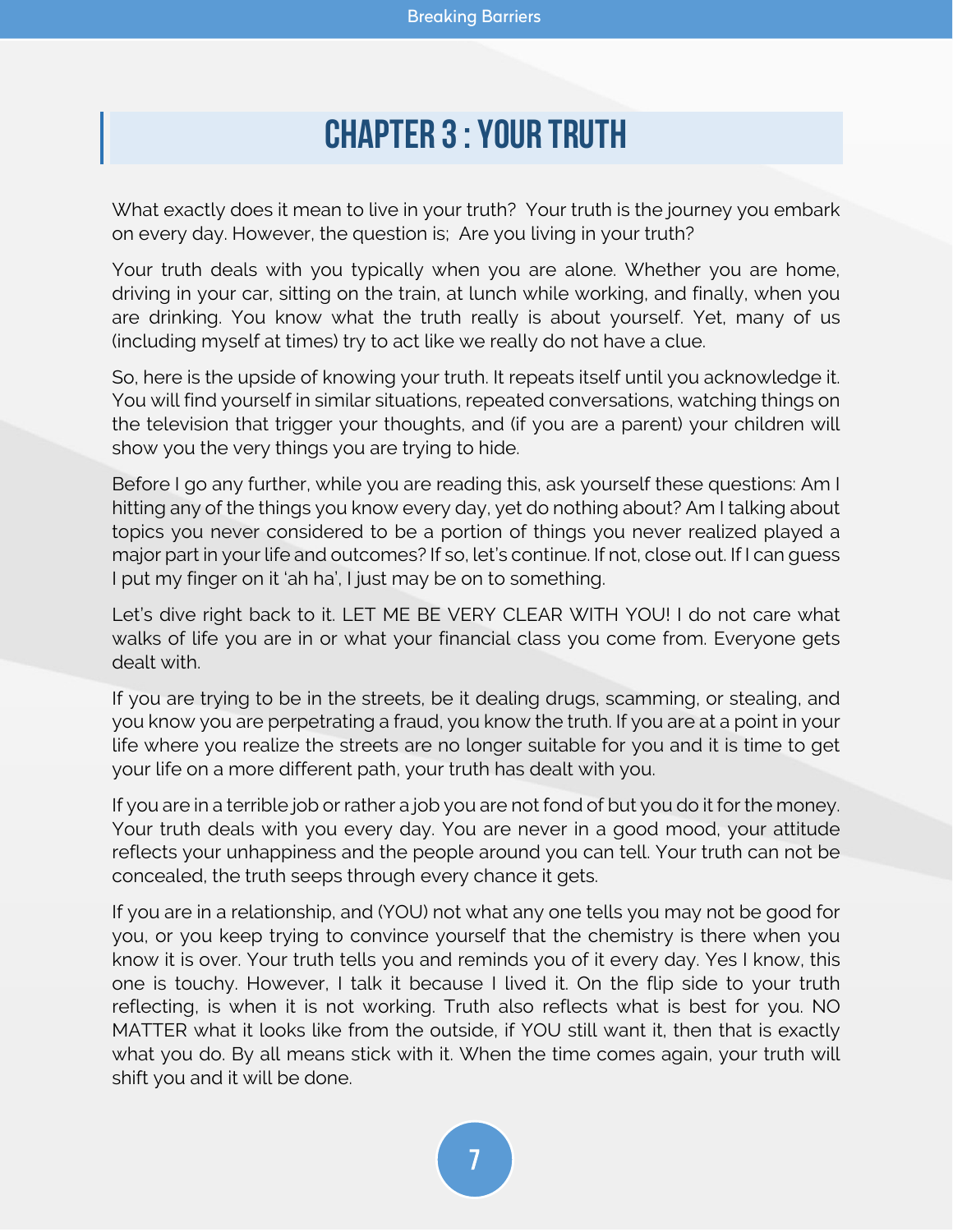P.S. Do not and I repeat do not partake in a ton of activity that reflects anger, if you know you are not done. Do not tell others you are done, if you do not believe that yourself. Why you ask? I say this because after you are mad and do something that reflects anger and ego. When the smoke clears or you feel like you want them back or even want to be bothered, you cannot take it back. Finally, relationships do not only reflect couples. This goes for friendships and family also.

Pick and choose your battles. These gems I am providing are truly valuable whether you believe so or not. Your truth will surface and find you.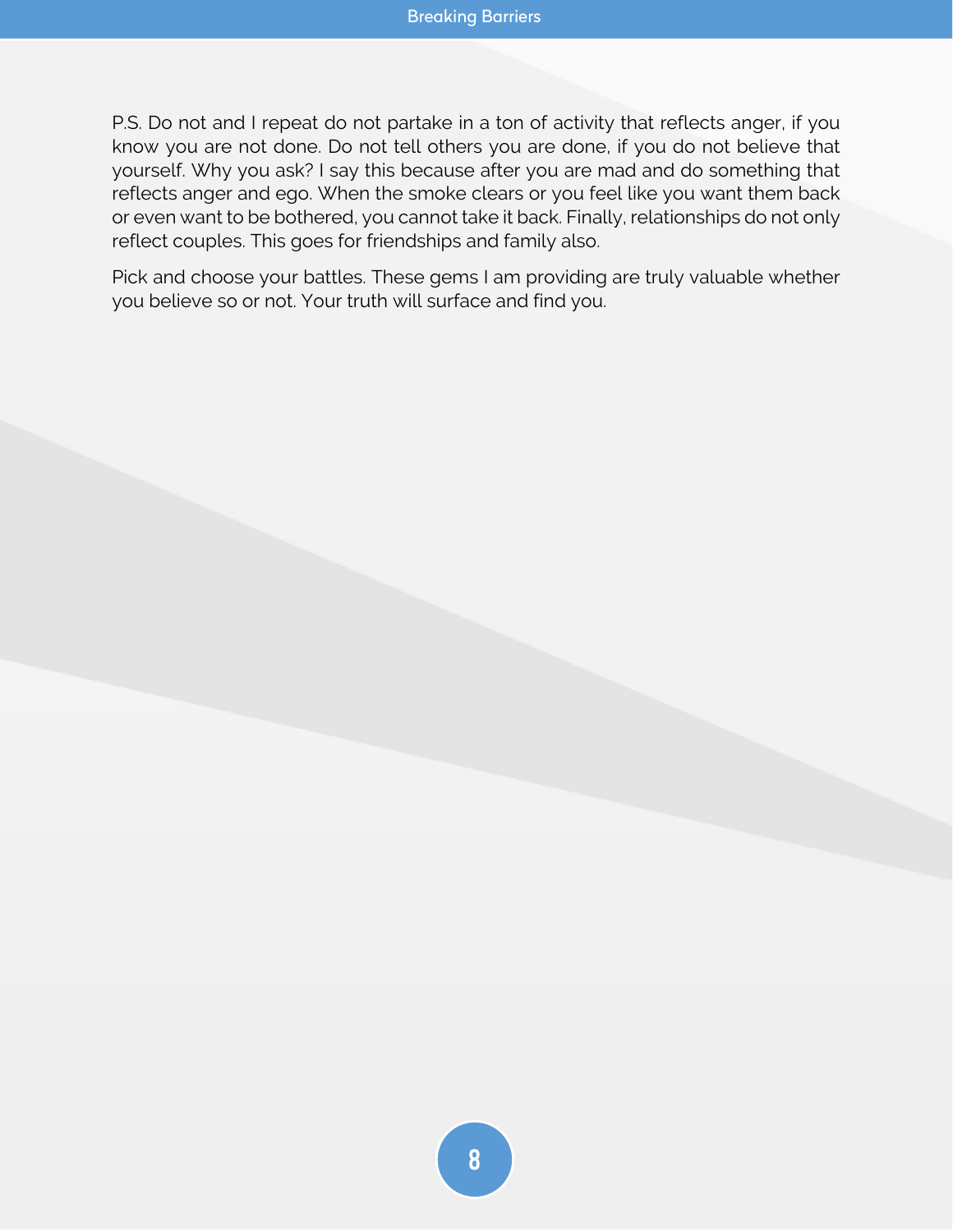## **Chapter 4 : YOUR INTUITION**

<span id="page-8-0"></span>Which leads me into my next segment. First, you have to live in your truth before you can follow your intuition. Your intuition tells you what is next. It sits at the pit of your stomach. It is your know factor.

For example: When I lost my job, I had just begun writing the book. The next day, I woke up and said to myself, 'It is go time.' Ok, let me back up a little. I am not perfect and I can get ahead of myself sometimes. I wanted everything done overnight. I had to have talks almost all the time, because once I am engulfed in my dream, I want it now. I mean who wouldn't, right? Ok, now back to the process. Within a month of being laid off, I was done writing and concluded my first photo shoot. 'Wooow' I said to myself. Look what I had done in such a short period of time. This is easier than I expected! So I thought. Then, the real work began. In a nut shell, let me say this…You will get out what you put in and sometimes, free help does not help. My intuition repeatedly reminded me that completion of my book was the only option. So, every road block I hit, I went around (and there were a few). Yet again, nothing and/or no one was going to stop me from the finish line. By God's Grace, my truth, my heart and sole intuition, in four months not only was the book completed, it was ready for sale.

I gave you my story to say this. INTUITION is the steam roller of your life. It is the know factor that God instills in you. Intuition surfaces even after you better it and something happens and you immediately say to yourself (in the most humble manner) 'I already knew that.' So, my example reflects the know factor in my life. I would not have guessed in a million years that I would be an author, coach, and motivational speaker. However, since I was a young girl, I always knew I wanted to be a boss.

Readers, what is your intuition telling you? Is it telling you to leave that job? Move out of that house? End that relationship? Stop being so needy? Get your life together? Stop being a victim and become a victor? Step out on faith? Be honest about who you really are?

Or, you are not sure just yet, because you have a case of the 'fuck its'. Better yet, you still have not been truthful with yourself.

Either way, intuition follows you. You can go around and do a complete 360 and assume you had things all figured out. Only for your intuition to remind you of how the steps you are taken were ordained. They were set up to fulfill what you story is supposed to be. Readers, you are not fooling anyone, but yourself until you submit and take these steps at reflecting and moving into a better you.

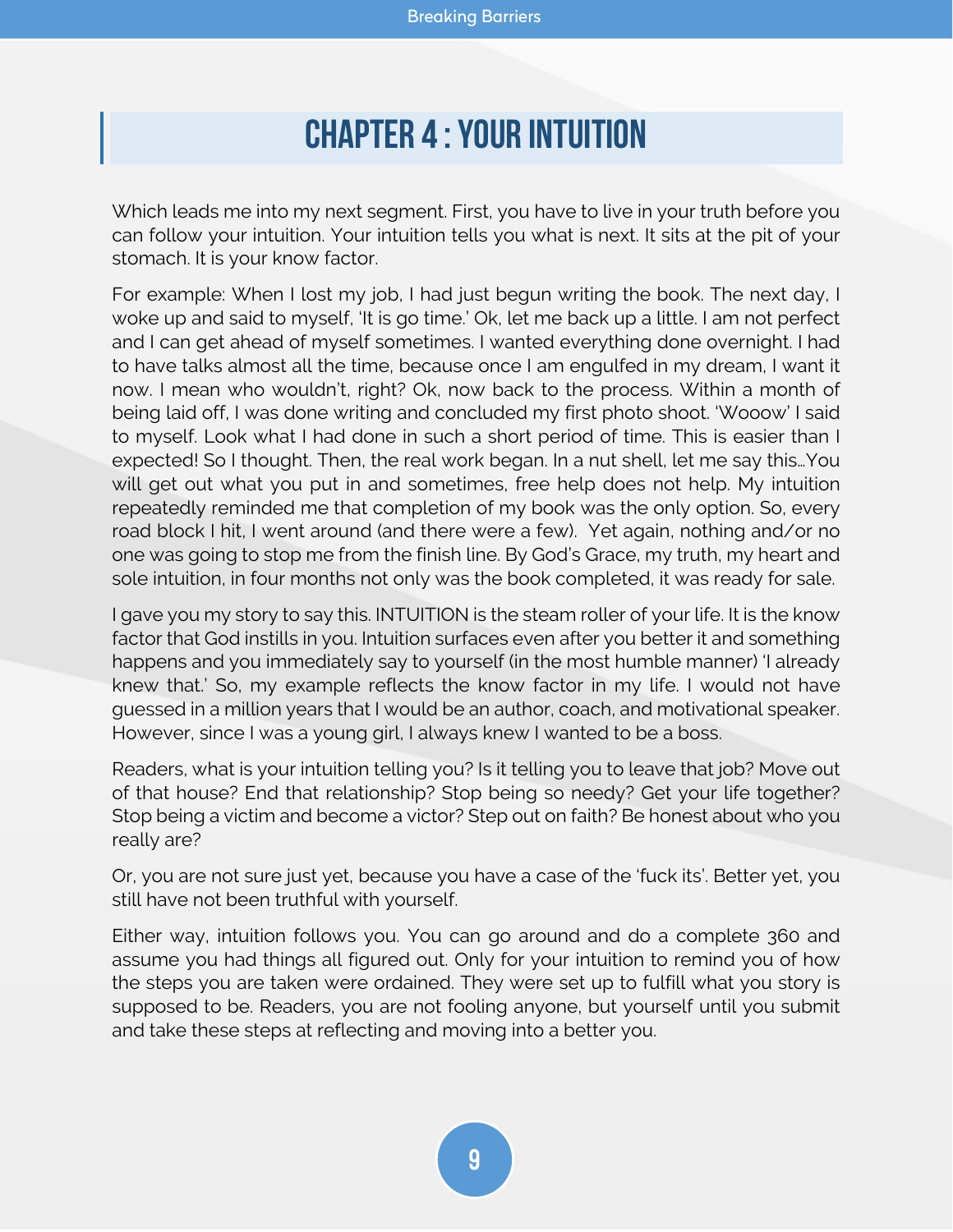Wake up knowing you are taking the steps to live in your divine purpose that is placed on you. As I stated when I talked about your truth. Every day I am working at being a better me by all means. Life no longer has the reigns on my happiness. Money, a job title, or salary class mean nothing when you are not true to you. Now, despite whatever obstacles I may face, I find a way to clear my head and sit still. Once I do, I can think realistically and true. My intuition directs me on what I need to do.

I make tons of mistakes all the time. However, now I have people that hold me accountable and true. These steps are becoming easier for me. Guess what? They can become just as easy and a part of you, too!

What is your intuition telling you?